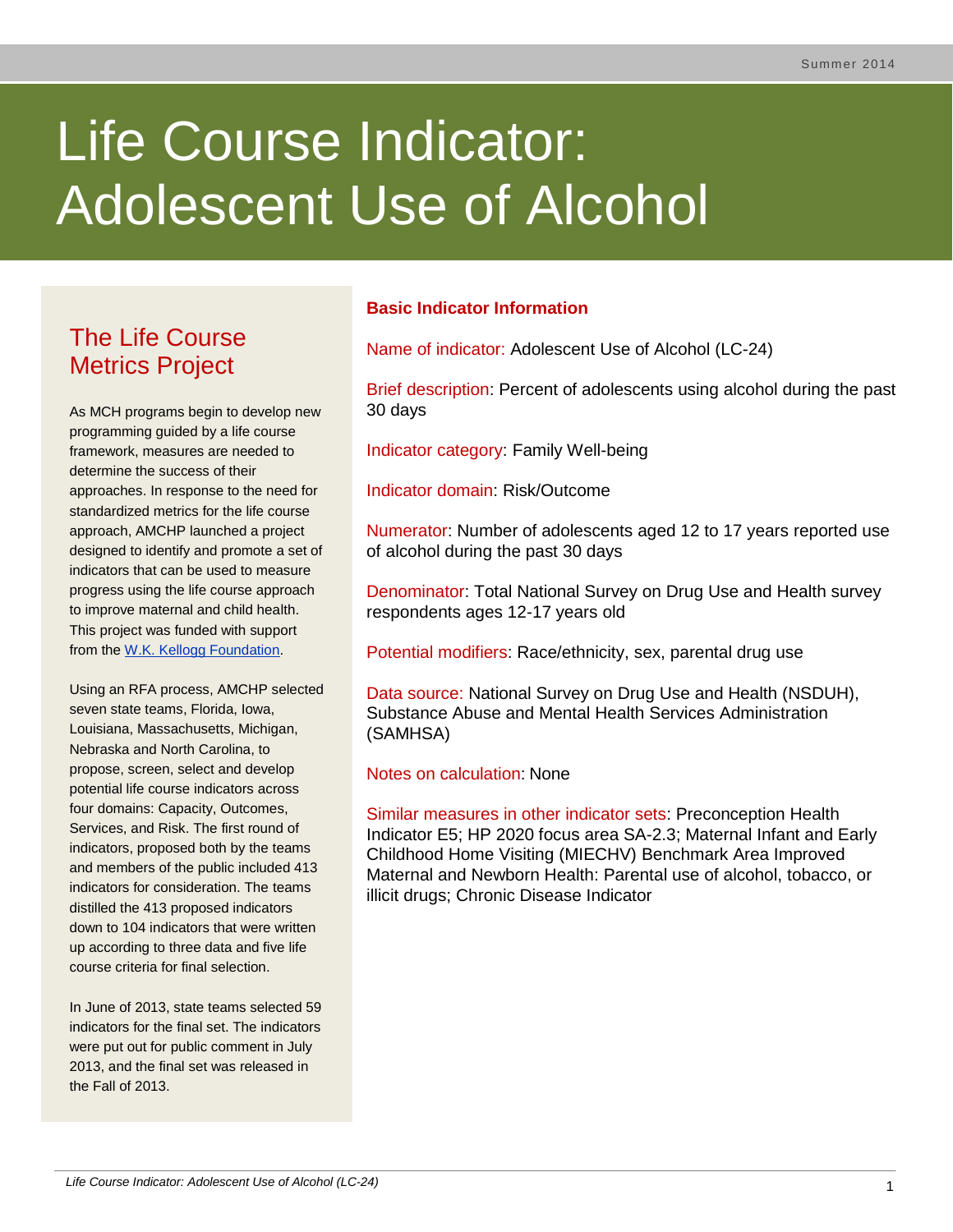# **Life Course Criteria**

#### *Introduction*

In 2012, the rate of current alcohol use among youth aged 12 to 17 was 12.9 percent (7), which is a higher rate of use than any other drug including tobacco (22). Adolescent alcohol use is associated with common sources of morbidity and mortality in youth including motor vehicle crashes and other accidental injuries and fatalities, depression, suicide, and interpersonal violence (11, 16). Evidence also shows initiation of alcohol use in early adolescence has consequences throughout the life course including hindered physical and mental development and propensity for substance use, abuse, and dependence in adulthood (20, 23). Alcohol use among adolescents is concerning not just due to the direct associated health effects but also due to the increased likelihood for other risk taking behaviors such as risky sexual activity and use of tobacco and other drugs (15, 16). Brookmeyer and Henrich (2009) found alcohol was a present factor in risk taking behaviors in adolescents including delinquency and sexual risk behaviors (15). Thus, delaying onset of alcohol use may have a positive effect on other important adolescent risk taking behavior (15).

#### *Implications for equity*

Rates of past-month alcohol use vary by race/ethnicity. The 2012 NSDUH showed rates of current alcohol use were lowest for Asian youth (4.9 percent) and highest for non-Hispanic White youth (14.6 percent) (7). Current alcohol use rates for other racial/ethnic groups include 9.3 percent for non-Hispanic Black youth, 10.0 percent for American Indian/Alaskan Native youth, 11.7 percent for multiracial youth, and 12.8 percent for Hispanics (7).

Risk of current alcohol use in adolescents increases with age. National results from the 2013 Youth Risk Behavior Survey (YRBS) show 24.4 percent of U.S. ninth graders drank alcohol on a least one day during the past 30 days before the survey, compared to 30.9 percent of 10th graders, 39.2 percent of 11th graders, and 46.8 percent of 12th graders (9). While rates of past month drinking are currently comparable between high school males (34.4 percent) and high school females (35.5 percent), problem use of alcohol such as binge drinking has historically had a higher prevalence among males (9,11). However, underage female binge drinking practices are increasingly similar to underage male binge drinking practices, which puts young females at an increasing risk of alcohol-related problems, including sexual violence (11).

A number of community- and family-level factors are associated with adolescent alcohol use including parental education attainment and parental substance use, perceived availability of alcohol, community norms favoring alcohol use, and other social circumstances surrounding adolescent life such as social networks, poverty and peer groups (2, 8). Adolescent behaviors are influenced by people in their environment such as family members and peers (10). There is evidence that adolescents who perceive greater support for alcohol consumption among their peers, community, and parents are more likely to engage in alcohol consumption and alcohol-related behavior (10). Youth who have parents who binge drink are twice as likely to binge drink themselves and to be classified as alcohol dependent than youth who have parents that do not engage in binge drinking (11). Increased likelihood of alcohol use and problem alcohol use in youth with parents who exhibit problem use of alcohol may not just be due to perceived norms in youth but also genetics, cultural values, and drinking practices prevalent in their communities (11).

#### *Public health impact*

Alcohol is the most popular substance of abuse among adolescents in the United States and leads to negative health and social effects on adolescents, their families, and their communities (11). Each year, alcohol is involved in the death of approximately 4,700 U.S. youth, which reduces the life span of these youth by an average of 60 years (11). Youth drinking is a factor in numerous costly health and social issues including motor vehicle accidents, suicide, violence, unintentional injuries (the leading cause of death in U.S. adolescents), brain impairment, risky sexual activity, academic problems, alcohol poisoning, and future alcohol dependence (11). Adolescents typically consume alcohol at less frequent intervals than adults; however, they are more likely than adults to partake in binge drinking, which increases their risk for negative health consequences (11).

Alcohol use increases the likelihood an adolescent driver will be involved in a motor vehicle crash, which is the largest contributor to unintentional injury in youth, and in 2010 4.1 percent of 16 year olds and 7.6 percent of 17 year olds reported driving under the influence of alcohol in the past year (11, 24). In 2010, 22 percent of drivers aged 15 to 20 killed in motor vehicle crashes had been using alcohol (25).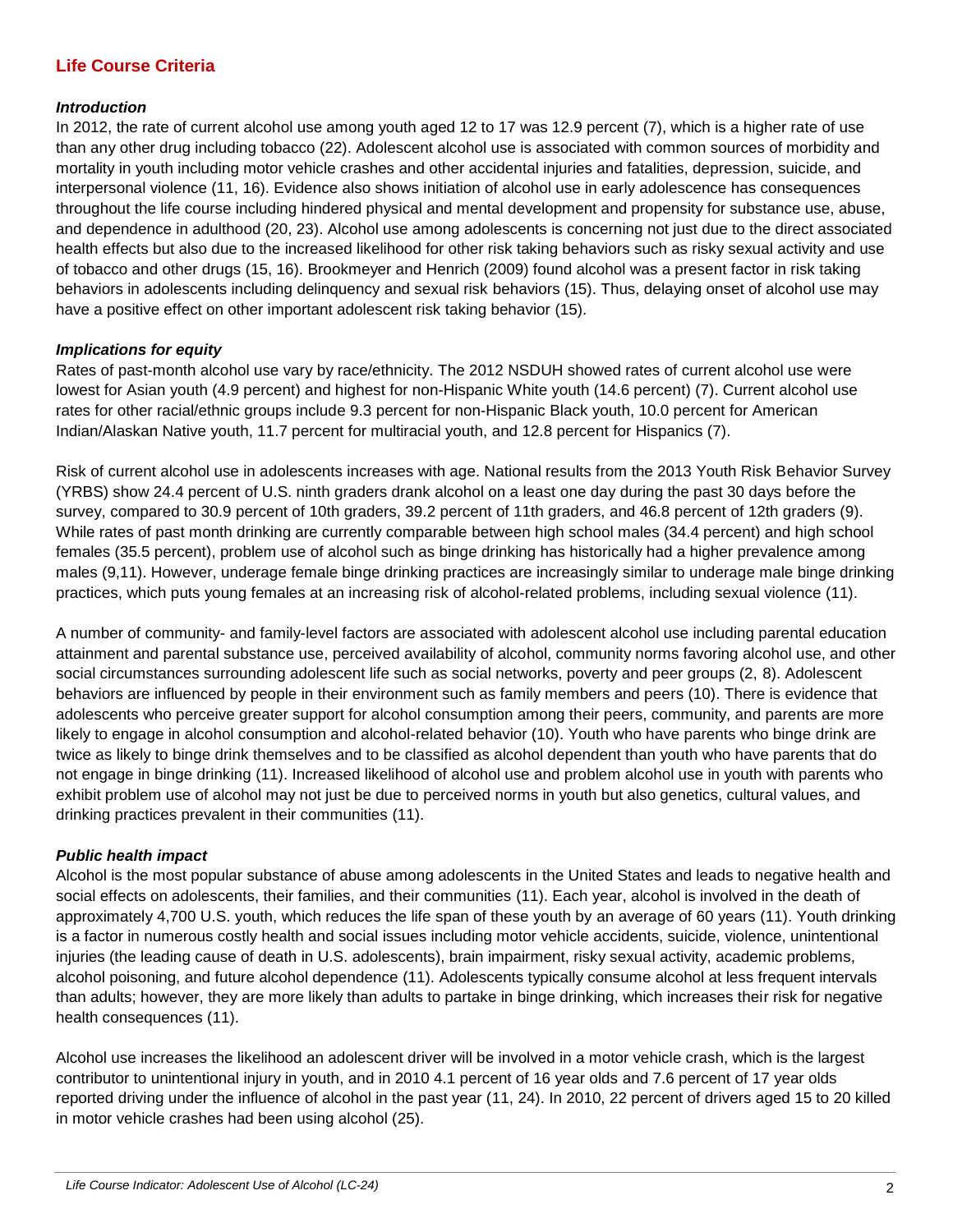Engaging in sexual behaviors that increase the risk of unplanned pregnancies and contracting sexually transmitted diseases (STDs) is associated with adolescent use of alcohol (4, 11). Reducing alcohol use by adolescents may have the potential to reduce sexual and other risk taking behaviors (15). Risky sexual behaviors that are associated with alcohol use in adolescents include unwanted, unintended, and unprotected sexual activity, as well as sex with multiple partners (11). Adolescent girls also are more likely than adult women to drink alcohol during pregnancy (13), which increases their risk for miscarriage and still birth, and puts their offspring at an increased risk for a wide range of disabilities known as fetal alcohol spectrum disorders (FASDs)(12, 14).

Reducing the use of alcohol among adolescents age 12 to17 years could reduce the burden of emergency department visits. In 2009, there were 54,726 emergency department visits by adolescents aged 12 to 17 caused by alcohol alone, another 22,192 emergency department visits by this age group resulted from alcohol combined with other drug use (3).

Adolescent alcohol use increases the risk of alcohol dependency in adulthood which can influence community and society at large. A study by Grant and Dawson found 40 percent of people who began using alcohol before age 13 were diagnosed as alcohol dependent at a later time in their lives while only 16.6 percent of people who began drinking alcohol at age 18 were classified as alcohol dependent (16).

#### *Leverage or realign resources*

A range of evidence-based alcohol use prevention programs and policies exist as interventions through schools, extracurricular activities, families, and communities.. Schools are an important partner to engage in preventing alcohol use in adolescents due to the continuous and intensive contact schools have with this population. School-based alcohol prevention programs are typically targeted towards middle school and high school aged youth as rates of drinking initiation peak between grades seven to 11 (11). The SAMHSA National Registry of Evidence-based Programs and Practices contains a number of alcohol use prevention programs designed for schools (18). Youth extracurricular activities also can be used to prevent alcohol use. These programs may be structured as alternative programs, designed to engage youth in more positive activities than substance use such as sports, or peer programs, designed to teach social and life skills that empower youth to refuse alcohol and drugs (19). Reviews of these types of programs have shown peer programs to be overall more effective than alternative programs, but that alternative programs have higher success with high-risk youth (19).

Where family factors including parent-child relationships, parental involvement, family communication, and discipline methods can significantly impact adolescent alcohol use, family-centered interventions also are critical for improvement in this indicator (19). A review of family centered programs found that well-integrated programs that address entire families and not only parents or adolescents alone are more successful in improving adolescent substance use and abuse (, 5).

Community-level changes to affect this indicator could be impacted by media campaigns, enforcement of underage alcohol sale restrictions, and other policies and regulations that restrict access and availability to alcohol (19). Overall, when interventions targeting changes in individual level behaviors are accompanied by community and policy level changes, greater impact on the use of alcohol in adolescents is shown (6). Comprehensive approaches that incorporate families, schools, and communities may be more effective than focusing on one area of influence (19). Project Northland is a middle school-based alcohol intervention in northeastern Minnesota designed to delay onset of alcohol use, reduce alcohol use in students who already drink, and limit alcohol-related problems in young drinkers (17). Although it is based in schools, Project Northland also incorporates community, peer, and family components (17). An evaluation of Project Northland found students' weekly drinking was 30 percent less in those that had received the intervention compared with those who had not been a part of Project Northland (17).

### *Predict an individual's health and wellness and/or that of their offspring*

Adolescents who consume alcohol are at a higher risk for a wide range of physical, mental, and social problems including physical illnesses, suicide, interpersonal violence, unplanned or unwanted sexual activity, physical and sexual assault, abuse of other drugs, disruption of normal growth and development, academic problems, and alcohol poisoning (11, 22). The risks of these issues increase in youth who participate in binge drinking (22). Adolescence is a key period of development for an individual, and heavy alcohol use during this time period may have adverse effects on normal physical development and brain functioning resulting in long-term consequences (11, 20, 22). Adolescents who engage in heavy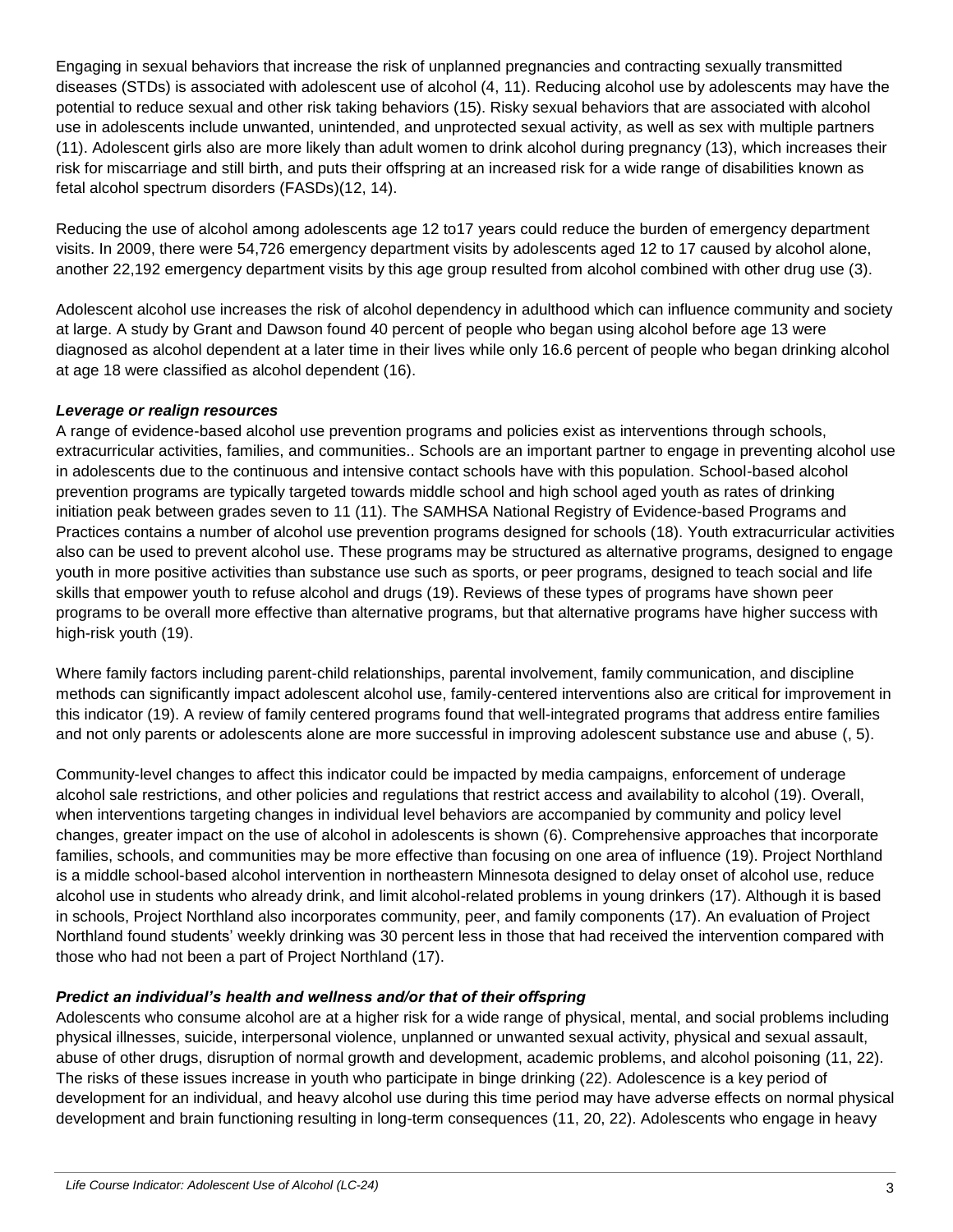alcohol use may have decreased ability in planning, memory, speeded processing, attention, and spatial operation, all of that could lead to academic disadvantage (11).

Youth who use alcohol are at a higher risk for accidental injury and death (21). Alcohol is involved in nearly half of all motor vehicle crashes among adolescents 15 to 19 and a quarter of 15 to 19 year old fatally injured drivers are under the influence of alcohol (21). Alcohol also increases risk of other causes of unintentional injury and death in adolescents by impairing judgment and ability to perform tasks, and through exacerbation of injury severity. Alcohol increases risk of bicycle and pedestrian accidents and is involved in nearly 40 percent of all adolescent drowning instances (21).

Early age of alcohol use initiation is a predictor of future alcohol dependence or alcohol abuse later in life (11). Furthermore, adolescents who use illicit drugs often have a history of alcohol use (23). Twin studies have provided evidence that the association between early alcohol use initiation and future alcohol and drug use, abuse and dependence goes beyond genetics and family environment (23). Evidence supports delaying the onset of drinking alcohol will decrease an individual's risk of lifetime alcohol dependence and other drug use disorders (23).

# **Data Criteria**

#### *Data availability*

Data on adolescents using alcohol and any illicit drugs during the past 30 days is captured through the administration of the NSDUH funded by SAMHSA, an agency of the U.S. Department of Health and Human Services (HHS). The NSDUH is a nationwide survey administered annually since 1971 and involves interviews with randomly selected individuals aged 12 and older across all 50 states in the United States and District of Columbia.

The indicator is based on the length of time since the survey respondent last drank an alcoholic beverage "within the past 30 days" as one of the response options. The NSDUH uses multistage area probability sampling for each of the 50 states and the District of Columbia and oversamples youth and young adults who represent three major age groups of 12 to 17 years, 18 to 25 years, and 26 years or older. The NSDUH data is available for download through the SAMHSA Substance Abuse and Mental Health Data Archive (SAMHDA) [\(samhsa.gov/data/\)](http://www.samhsa.gov/data/) and is readily available to any MCH program in the country. This website provides links to the public-use data files as well as restricted-use data files that list information on use of some illicit drugs. The SAMHDA website also allows users to generate quick tables for the target age group of 12- 17 years and allows for required variable searches across the different years of data.

#### *Data quality*

A reliability study was conducted for the NSDUH in 2006 by the Office of Applied Studies of SAMHSA, based on a directive of the federal government's Office of Management and Budget to evaluate the quality of federally funded surveys. The reliability study was conducted on a subsample of the main study by administering a second interview in addition to the interview conducted for the main study. A total of 3,136 interviews were completed and they were done five to 15 days after the initial interview for the main study. The interview for the reliability study followed the same procedure for data collection as the main study. The study found perfect reliability for indicators that measure lifetime substance use, as well as substantial reliability for substance dependence and abuse indicators.

NSDUH is the primary source of statistical information on the use of illegal drugs by the U.S. population. Prior to 2002, the NSDUH was called the National Household Survey on Drug Abuse (NHSDA) with the first round of surveys being conducted in early 1970s with 3,000 respondents. As the data collected through this survey gained importance, the Office of National Drug Control Policy advocated for expansion of the sample in the early 1980s for tracking data about illicit drug use. Also, a series of studies were conducted to evaluate the survey methods and questionnaire that lead to the redesign of the survey in 1994. Following this redesign of the survey, SAMHSA pursued the use of a newly emerging data collection technology, audio computer-assisted self-interviewing (ACASI), simultaneously with new sampling design to produce state-level estimates from survey responses. Since this initial redesign, there has been routine evaluation of the survey methodology and periodic improvements of the survey design and implementation.

The measure is utilized by the HHS Health Resources and Services Administration, and the Maternal and Child Health Bureau for their Child Health USA report (1).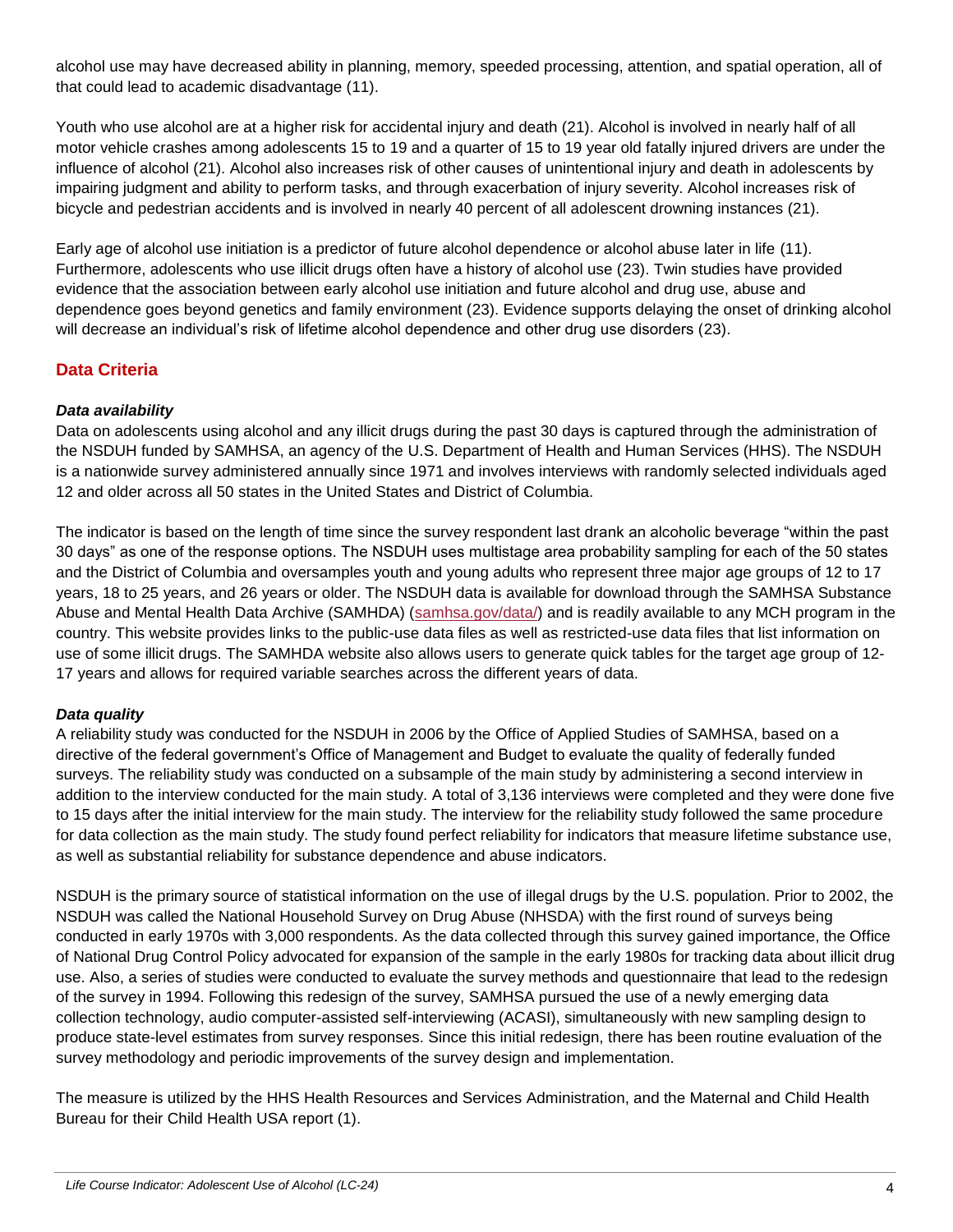#### *Simplicity of indicator*

The indicator is widely used by many federal and state agencies and other organizations interested in the use of tobacco, alcohol, illicit drugs (including non-medical use of prescription drugs), and mental health in the United States. The indicator is used by HHS Health Resources and Services Administration, and the Maternal and Child Health Bureau for their Child Health USA report (1). The data for the indicator are readily available, and the numerator and denominator for this indicator are simple. Adolescent use of alcohol is a common focus area among professionals and communities and one that community members can understand.

Numerous government, national, and community groups use this indicator for advocacy or improving public health programs. The White House Office of National Drug Control Policy uses NSDUH data to track progress toward goals in the National Drug Control Strategy. SAMHSA prepares statistical reports on substance use patterns and trends and uses the data to identify populations and geographic areas with particular substance abuse problems so federal resources can be used efficiently for prevention and treatment programs. The Partnership for a Drug-Free America uses NSDUH data to design media advertising campaigns for the prevention of substance use and abuse. Based on the trends and patterns of substance use evident in the data, the National Institute on Drug Abuse develops research programs targeted toward populations and types of drug use problems where the need is greatest. University-based researchers use NSDUH data to conduct research on important substance use issues, such as the risk and protective factors associated with substance use, personal and societal consequences of substance use, and the impact of policy decisions for dealing with the substance abuse problem. Substance abuse agencies at the state and local levels use NSDUH data to assess the potential need for treatment services and to design programs that fit the needs of populations served. State and local health departments use NSDUH data to assess area substance use problems and to develop appropriate funding strategies and prevention measures. The U.S. Department of Education uses the data to inform drug use prevention and education programs and provide educational materials for teachers and administrators. The U.S. Department of Transportation uses NSDUH data on driving after alcohol and illicit drug use to develop prevention programs and materials on impaired driving.

#### **References**

1 U.S. Department of Health and Human Services, Health Resources and Services Administration, Maternal and Child Health Bureau. Child Health USA 2011. Rockville, Maryland: U.S. Department of Health and Human Services, 2011

2 Galea, S., A. Nandi, et al. (2004). "The Social Epidemiology of Substance Use." Epidemiologic Reviews 26(1): 36-52.

3 Substance Abuse and Mental Health Services Administration, Center for Behavioral Health Statistics and Quality. (September 13, 2011). The DAWN Report: Trends in Emergency Department Visits Involving Underage Alcohol Use: 2005 to 2009. Rockville, MD.

4 Gerbi, G. B., C. G. Davis, et al. (2011). "The association between substance use and risky sexual behaviors among middle school children." Journal of Substance Use 16(5): 339-347.

5 Hill, N. (2008). Adolescent Substance Use Prevention Interventions Outside of Classroom Settings. Child Adolesc Soc Work J (2008) 25:451–467

6 Spoth R., Trudeau L., Guyll M., Chungyeol Shin, and Cleve Redmond (2009). Universal Intervention Effects on Substance Use Among Young Adults Mediated by Delayed Adolescent Substance Initiation. Journal of Consulting and Clinical Psychology 2009, Vol. 77, No. 4, 620–632.

7 Substance Abuse and Mental Health Services Administration, Results from the 2012 National Survey on Drug Use and Health: Summary of National Findings, NSDUH Series H-46, HHS Publication No. (SMA) 13-4795. Rockville, MD: Substance Abuse and Mental Health Services Administration, 2013.

8 Latimer W, Zur J. Epidemiologic Trends of Adolescent Use of Alcohol, Tobacco, and Other Drugs. Child And Adolescent Psychiatric Clinics Of North America. July 2010;19(3):451-466.

9 Centers for Disease Control and Prevention (CDC). 2013 High School Youth Risk Behavior Survey Data. Available at http://nccd.cdc.gov/youthonline/. Accessed on September 2, 2014.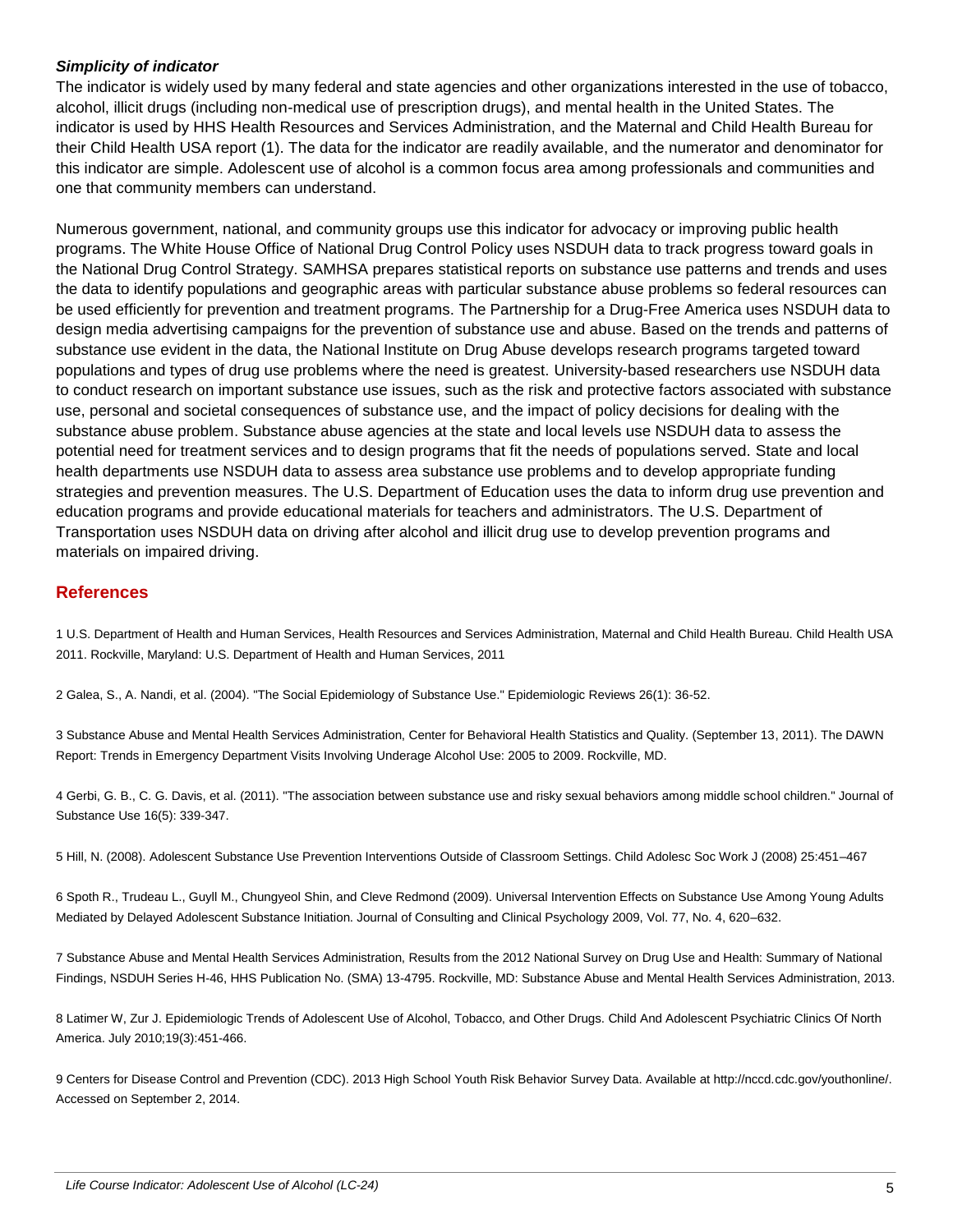10 Song E, Smiler A, Wagoner K, Wolfson M. Everyone Says It's OK: Adolescents' Perceptions of Peer, Parent, and Community Alcohol Norms, Alcohol Consumption, and Alcohol-Related Consequences. Substance Use & Misuse (serial online). January 2012;47(1):86-98

11 United States Department of Health and Human Services: Substance Abuse and Mental health Services Administration. Report to Congress on the Prevention and Reduction of Underage Drinking. Washington, D.C. November 2012.

12 Chen J. Maternal alcohol use during pregnancy, birth weight and early behavioral outcomes. Alcohol And Alcoholism (Oxford, Oxfordshire). November 2012;47(6):649-656.

13 Bottorff J, Poole N, Kelly M, Greaves L, Marcellus L, Jung M. Tobacco and alcohol use in the context of adolescent pregnancy and postpartum: a scoping review of the literature. Health & Social Care In The Community. January 10, 2014;

14 United States Centers for Disease Control and Prevention. Fetal Alcohol Spectrum Disorders. April 17, 2014. Accessed on September 4, 2014 at http://www.cdc.gov/ncbddd/fasd/alcohol-use.html

15 Brookmeyer K, Henrich C. Disentangling Adolescent Pathways of Sexual Risk Taking. Journal Of Primary Prevention. November 2009;30(6):677- 696.

16 Grant B, Dawson D. Age at Onset of Alcohol Use and Its Association with DSM-IV Alcohol Abuse and Dependence: Results from the National Longitudinal Alcohol Epidemiologic Survey. Journal of Substance Abuse.1997;9:13-110.

17 University of Minnesota. Project Northland. Accessed on September 4, 2014 at http://www.epi.umn.edu/projectnorthland/Default.Html

18 The Substance Abuse and Mental Health Services Administration (SAMHSA). National Registry of Evidence-based Programs and Practices. Accessed on September 4, 2014 at http://www.nrepp.samhsa.gov/Index.aspx

19 Komro K, Toomey T. Strategies to Prevent Underage Drinking. National Institute on Alcohol Abuse and Alcoholism. August 2002.

20 Squeglia L, Jacobus J, Tapert S. The Influence of Substance Use on Adolescent Brain Development. Clinical EEG and Neuroscience. Jan 2009; 40(1): 31–38.

21 U.S. Congress, Office of Technology Assessment,Adolescent Health-Volume II: Back- ground and the Effectiveness of Selected Prevention and Treatment Services, OTA-H-466 (Washington, DC: U.S. Government Printing Office, November 1991).

22 Centers for Disease Control and Prevention. Fact Sheet: Alcohol and Public Health – Underage Drinking. Accessed on September 11, 2014 at http://www.cdc.gov/alcohol/fact-sheets/underage-drinking.htm

23 Grant J, Scherrer J, Bucholz K, et al. Adolescent alcohol use is a risk factor for adult alcohol and drug dependence: evidence from a twin design. Psychological Medicine. 2006;36(1):109-118.

24 Blum R, Qureshi F. Morbidity and Mortality among Adolescents and Young Adults in the United States. Johns Hopkins Bloomberg School of Public Health. 2011. Accessed on September 11, 2014 at http://www.jhsph.edu/research/centers-and-institutes/center-for-adolescenthealth/az/\_images/US%20Fact%20Sheet\_FINAL.pdf

25 Centers for Disease Control and Prevention. Injury Prevention & Control: Motor Vehicle Safety – Teen Drives Fact Sheet. Accessed on September 11, 2014 at http://www.cdc.gov/motorvehiclesafety/teen\_drivers/teendrivers\_factsheet.html